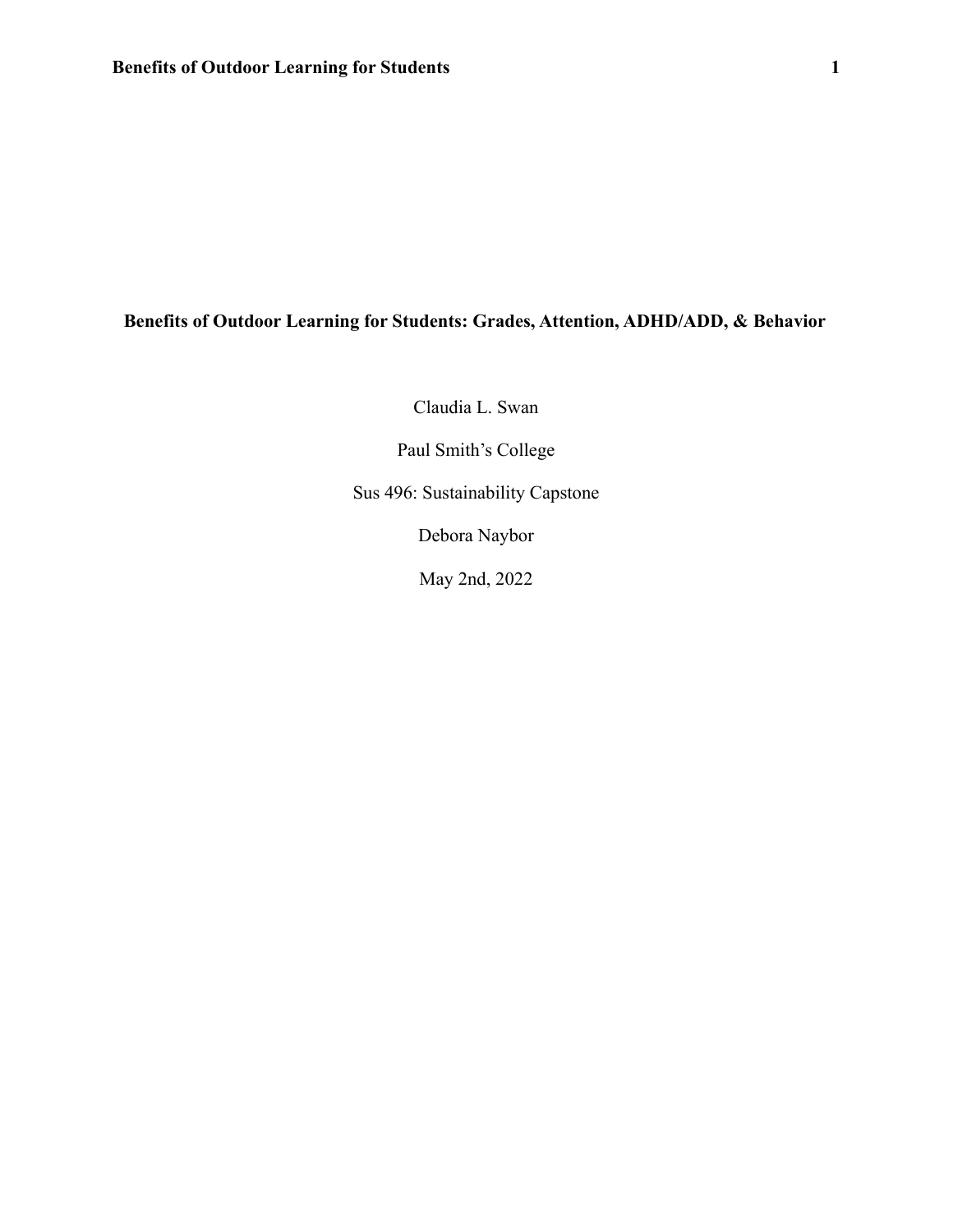#### *Abstract*

This study examines the physical and physiological influences of outdoor learning on students. A majority of my research is based on studies and research done by others that assess the benefits of nature exposure on students' standardized test scores, attention, behavior, and overall student achievement. Through the use of an 18-question survey research was collected and data were examined in order to determine whether or not students felt satisfied or dissatisfied with outdoor classrooms. They were being assessed to see if they had different attitudes towards outdoor classrooms than indoor classrooms. The findings of this study are discussed in relation to the additional research found below.

Keywords: Outdoor classrooms, Outdoor learning, benefits of outdoor learning on attention, behavior, grades, etc.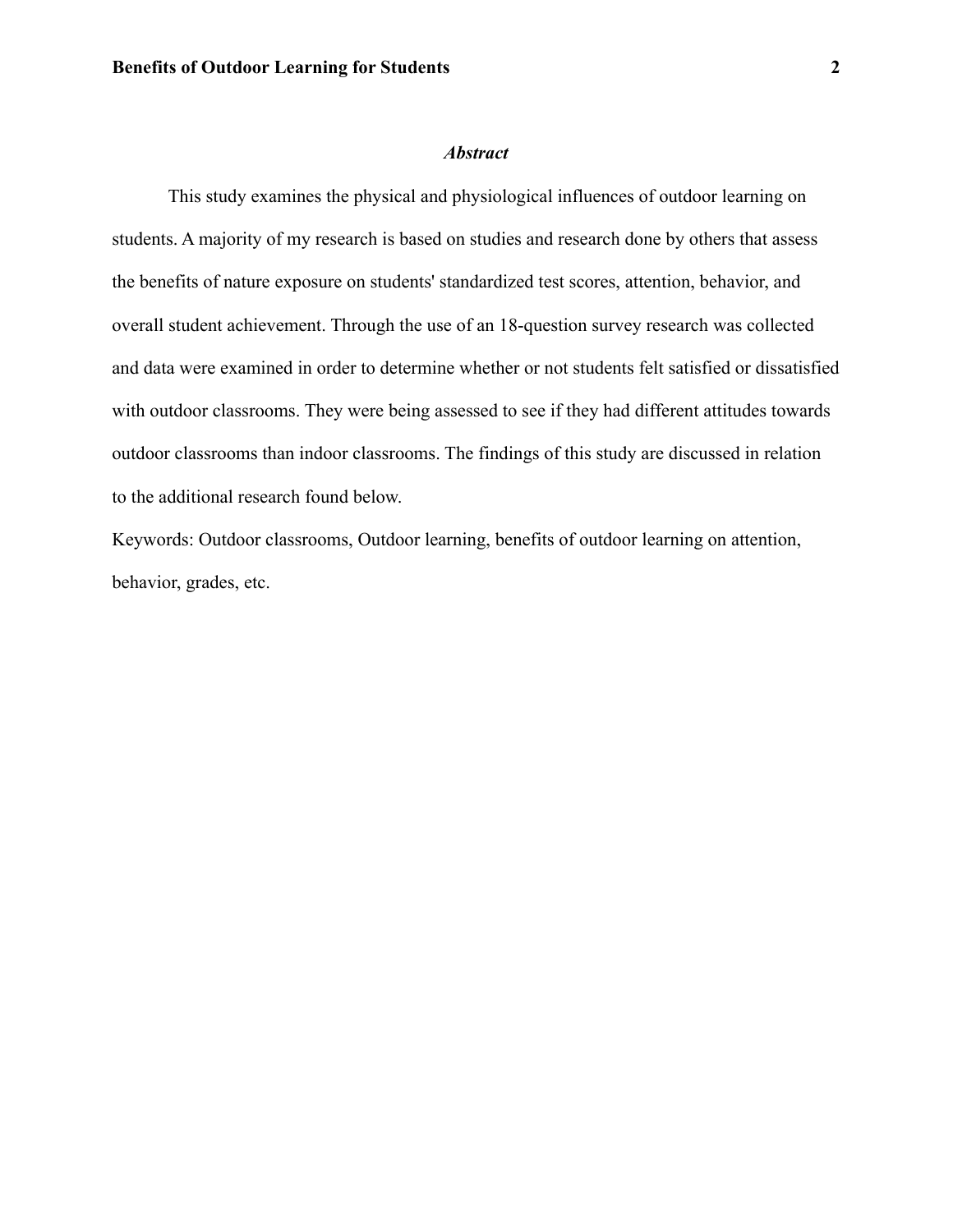# *Table of Contents*

| Introduction             | $\overline{4}$ |
|--------------------------|----------------|
| Importancet of the Study | 5              |
| Objectives               | 5              |
| <b>Literature Review</b> | 6              |
| Hypothesis               | 7              |
| Methodology              |                |
| Procedures               | 8              |
| Results                  | 9              |
| Attention                | 9              |
| Grades                   | 9              |
| Health & Stress          | 10             |
| Social Skills            | 10             |
| Discussion               | 16             |
| Figure 1.                | 15             |
| Figure 2.                | 15             |
| Implictions              | 17             |
| Appendix                 | 17             |
| References               | 23             |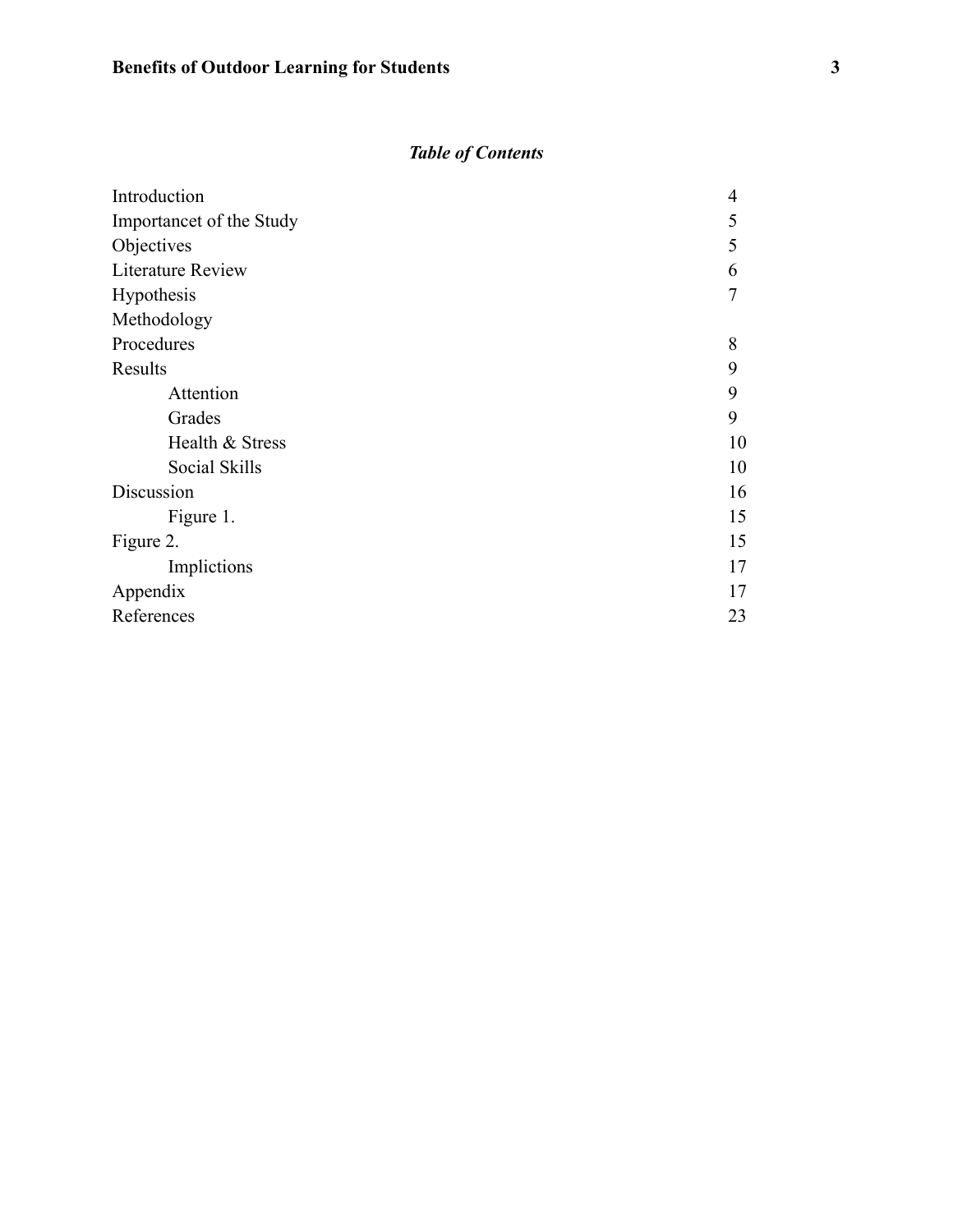### *Introduction*

Outdoor classrooms have been shown to be effective learning resources for students. At the beginning of Covid-19, schools began to find alternate ways of having classes. A solution used centuries ago worked again. In the early 1900s, tuberculosis was a common threat to get, especially in children. Two Rhode Island doctors suggested the idea of outdoor classrooms. 8 years later they opened a school and not another child got sick. More outdoor classrooms surged, however, they faded after World War II. "A century ago, schools around the world used outdoor learning, and it's a time-tested solution that we thought would work today," says initiative co-founder Sharon Danks, CEO of Green Schoolyards America (Bauld, 2021).

Similarly, outdoor classrooms have been coming back since the start of covid. Many schools have been moving classrooms outdoors to slow the spread of sickness, and many schools have been able to remain open through part of the outbreak as a result. Furthermore, as we move past the worst of Covid, outdoor classrooms may be here to stay. The benefits of learning in an outdoor space have been shown to teach most of the essential activities children must learn, such as exploration, risk-taking, motor development skills, and the basic absorption of knowledge. Not only is outdoor learning beneficial for basic skills, it has also been shown to help some students with learning disorders such as ADHD/ADD. Outdoor learning can help with students' behavior, attention, grades, and even their attitudes towards school while allowing for physical activity, connecting us with nature, and setting social skills in learning children.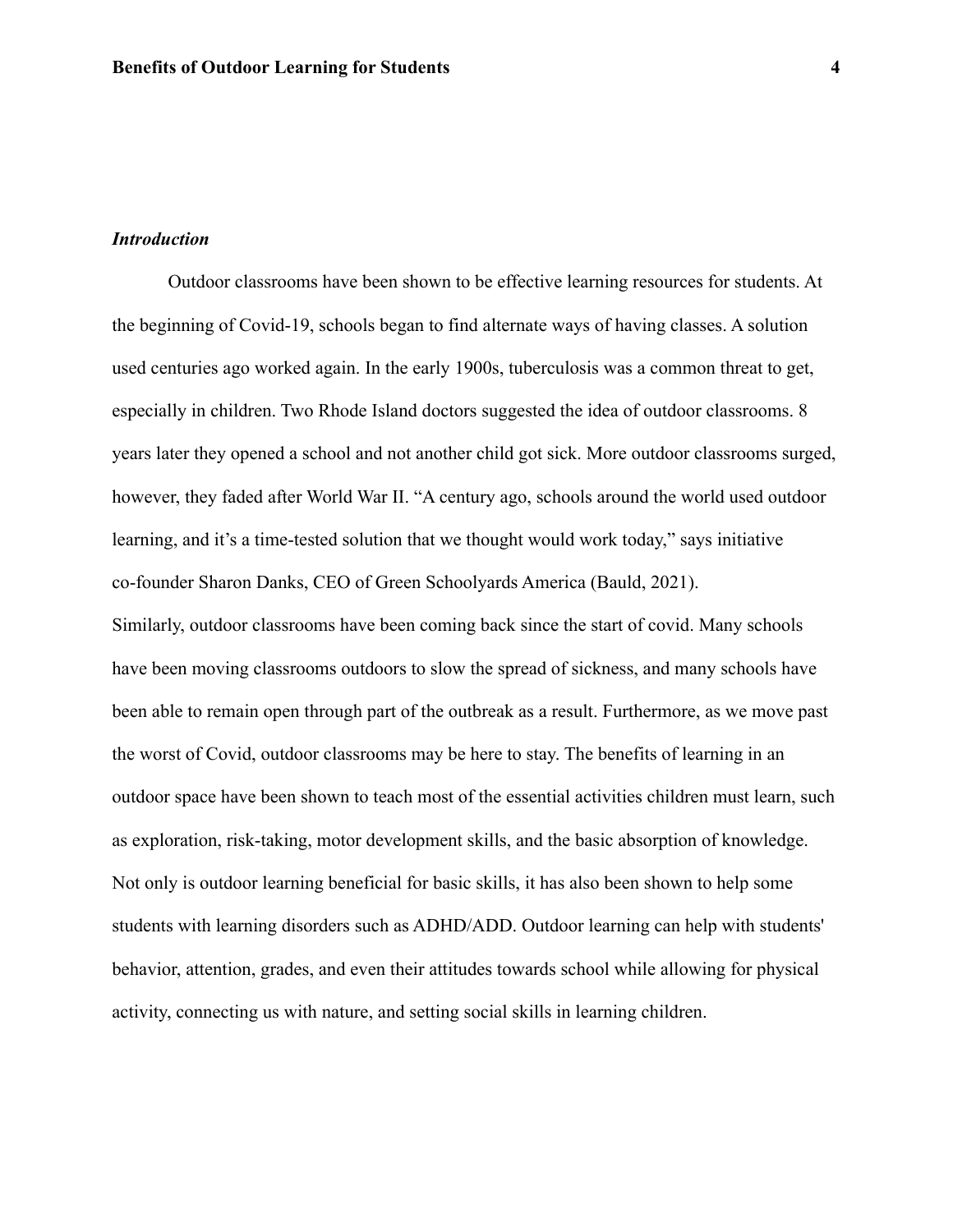# *Importance of the study*

It's becoming known that some kids are becoming overwhelmed in traditional indoor classroom environments. ADHD, anxiety problems, behavioral problems, and depression are the most commonly diagnosed mental disorders in children aged 3-17 (Dennis, Kiewra, Wells, 2019).

Commonly, these conditions occur together and have increased over time. "About 6 million (9.8%) have been diagnosed with ADHD, 5.8 million (9.4%) have been diagnosed with anxiety, 5.5 million (8.9%) have been diagnosed with behavior problems (Centers for Disease Control and Prevention, 2022). In outdoor classrooms, kids are able to actively make their own decisions instead of simply following what other kids are doing. They are becoming ambitious and excited to explore the different challenges outdoor classrooms have to offer. Outdoor learning includes all learning styles and curriculums, making it easier for students of all levels to actively participate. It makes learning much more tangible for the kids and could provide good resources for science classes. Outdoor classrooms can help with students' behavior and grades while allowing for physical activity.

#### *Objectives*

The purpose of this research is to collect and analyze information on the benefits of outdoor learning and compare it with statistics, studies, and results done by others.

### *Literature Review*

The source used was *Natural Outdoor Classrooms: A National Survey.* The goal of the project was to conduct a survey with educators and administrators who work with the children in natural outdoor classrooms to examine educators' observations related to supporting children's social, emotional, cognitive, and physical development.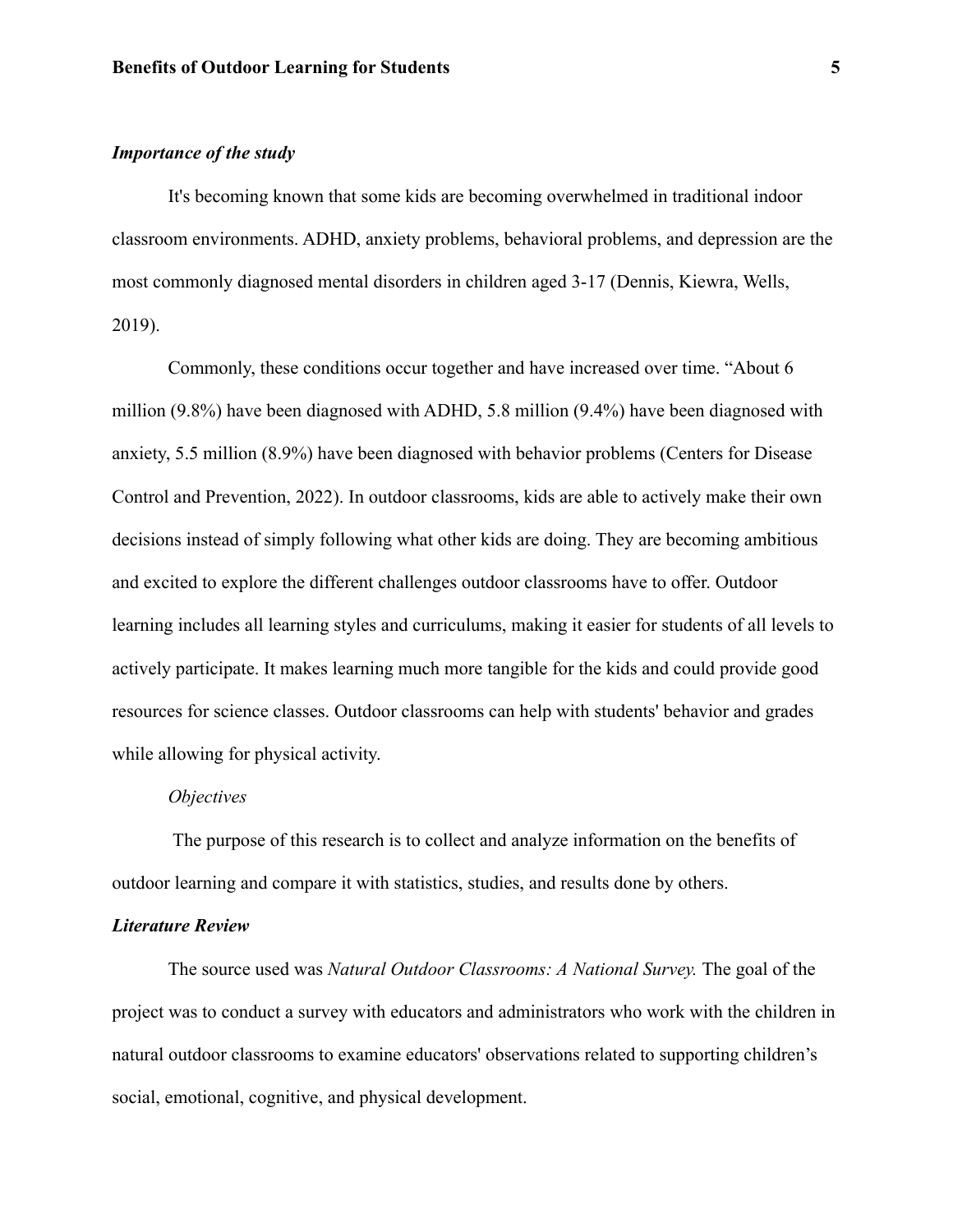A survey conducted by the University of Wisconsin survey center was administered in 2015 with a total of 274 potential sites including natural outdoor classrooms in 39 US states. Respondents were about 49% teachers only, while 29% were administrators and teachers, and 21% were administrators only. 88% of educators said they were able to observe children's interests and needs in their outdoor classroom often or very often. Additionally, 94% of teachers reported that they observe children engage in expressing ideas and choices often or very often in the natural outdoor classroom. This means that children are consistently thinking creatively when they are in an outdoor learning environment. Additionally, this research also showed benefits for children with differing/special needs. Most educators (76%) answered at the high end, stating that they felt children with special needs showed increased engagement in outdoor classes than indoors. Additionally, teachers who worked for longer periods of time with the kids were more likely to report this. Overall, these findings indicate a link between nature exposure and positive outdoor-based learning and developmental outcomes such as enhanced imagination, and mental, and physical wellbeing (Dennis, Kiewra, Wells, 2019).

### *Research Question*

Do students benefit in a mental, physical, academic, social, or behavioral way from outdoor learning?

Ho: There will be no benefit between grades, attention, and behavior for students who undergo outdoor learning.

H1: There will be positive impacts of outdoor learning on students' attention, grades, and behavior.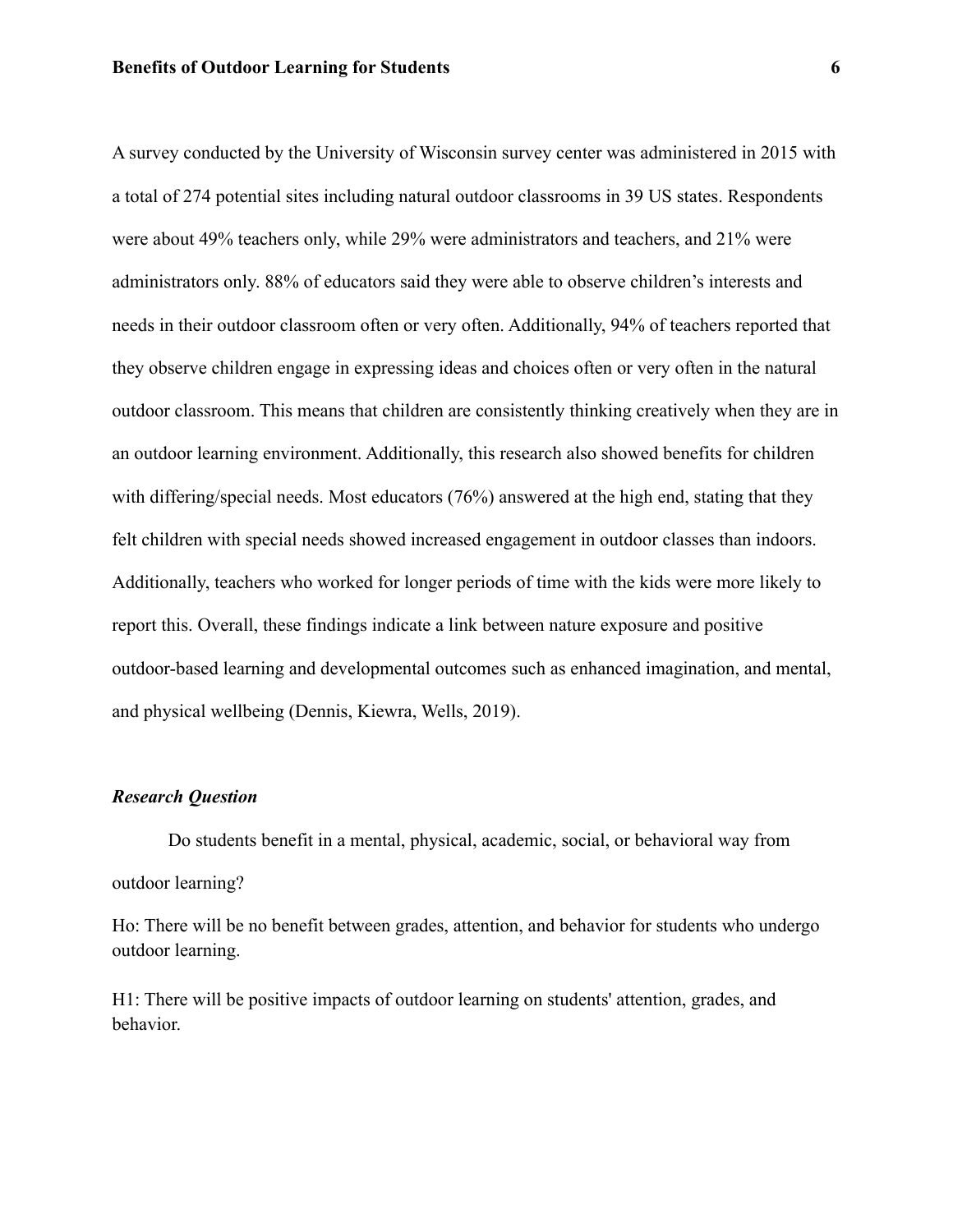# **Hypothesis**

After collecting and analyzing the data, the goal was to test if the results were similar to what was expected. The hypothesis was that most students would enjoy outdoor learning more as opposed to indoor learning. The second hypothesis was, that attention would be better focused during outdoor learning than indoor learning. The third hypothesis was that students would increase their grades, attention, and behavior with exposure to nature.

The fourth hypothesis was that outdoor learning benefits children with learning disorders and different learning styles.

# **Methodology**

# *Participants*

My survey consisted of 57 respondents. 45% were seniors, 19% were junior, 15.5% were sophomores, 8.6% were freshmen, 6% identified as other, and 3.4% percent were teachers. Participants were collected using convenience sampling, additionally, they were asked whether or not they have taken an outdoor-based class this semester, and only 22. 4% said they are. However, 76% have taken an outdoor-based class in the past while 15.5% have not.

### **Procedures**

Participants completed an 18-question survey on google forms containing questions contributing to the main research for the study. Each of the questions is composed to allow responses for the following categories which were used to determine the statistical evidence on theories and the overall objectives: satisfaction with classrooms, comparing indoor vs. outdoor classrooms, learning styles, social skills, physical activity, and academic success.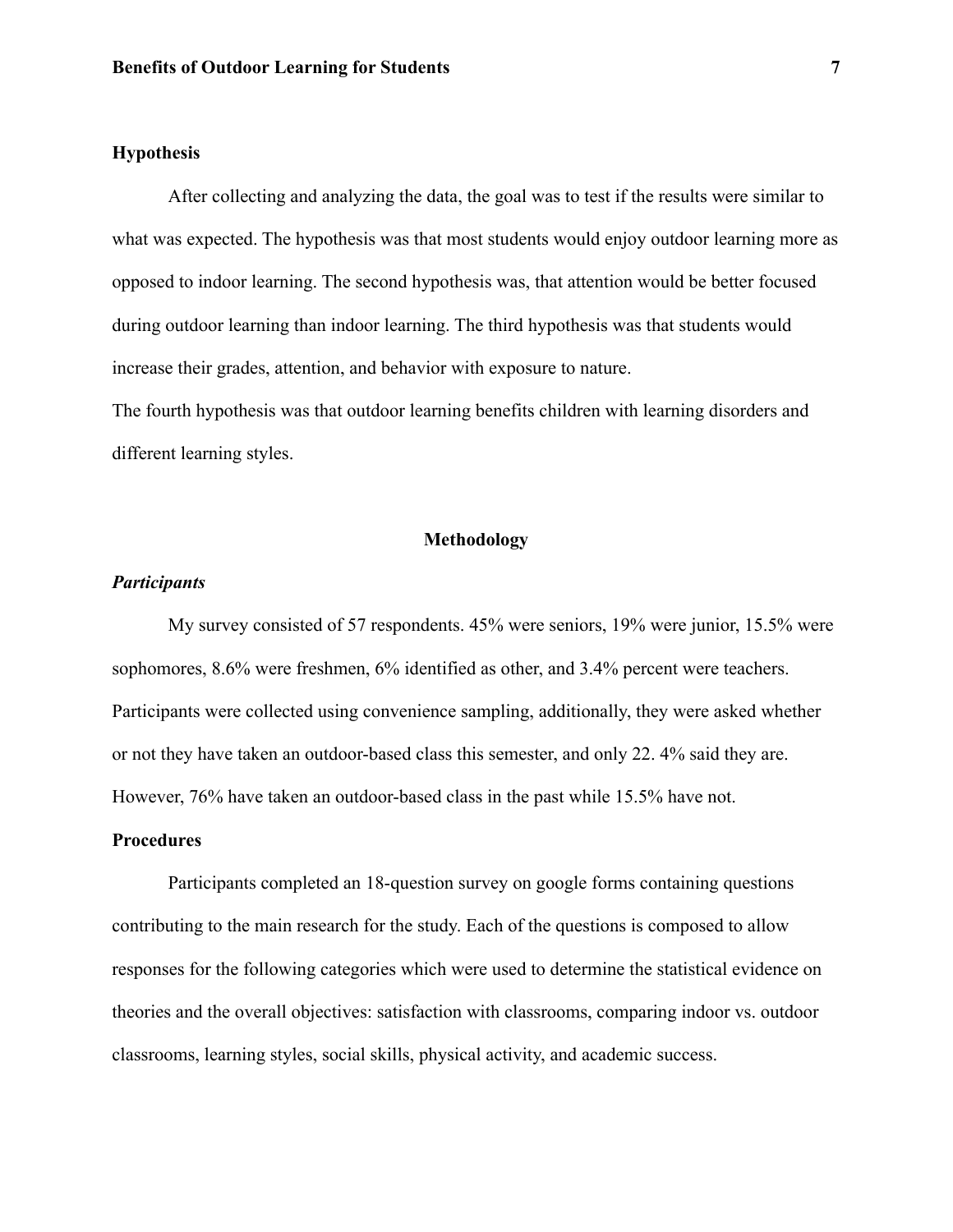#### **Benefits of Outdoor Learning for Students 8**

This experiment is to back up other researchers in regards to how outdoor classrooms affect learning, behavior, attention, and academic success. Questions on the survey were asked in regard to behaviors and attitudes in outdoor classroom settings were assessed. Quantitative data was performed to determine how satisfied students were with outdoor classrooms as opposed to indoor classrooms. The pros and cons of students' learning, attention, and grades were also taken into account. For gathering the data, I created a short questionnaire asking students about their satisfaction with outdoor classrooms. The participants are part of a research project where they were asked to fill out a short 18-question survey. Each participant was also asked questions based on their demographics and previous knowledge of outdoor classrooms. To gain validity, some questions were asked twice with different wording. This allows for more accurate and meaningful results as essentially these questions are asking the same things. The completed surveys and notes will be directed back and be analyzed from there. After all the data is collected, based on the results there will be a better understanding of how outdoor classrooms impact students of Paul Smiths College as well as how it compares to the online research.

# *Materials*

Participants completed a survey through google forms containing questions contributing to the main research for the study. Each of the questions is composed to allow responses for the following categories which were used to determine the statistical evidence on theories and the overall objectives: satisfaction with classrooms, comparing indoor vs. outdoor classrooms, learning styles, social skills, physical activity, and academic success. The survey was filled out through paper copies as well as filled out digitally through the computer.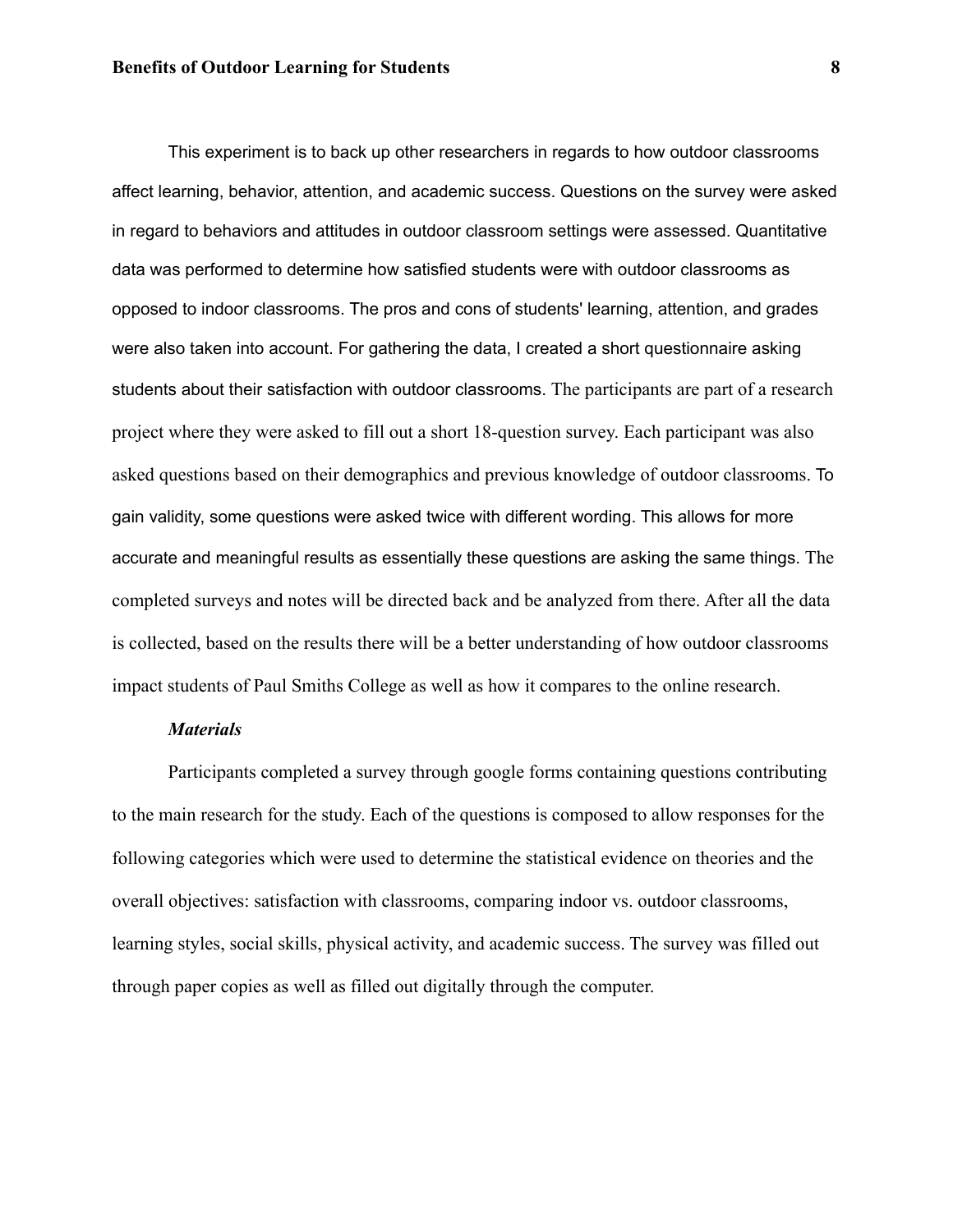### **Results**

#### *Attention*

Results on attention showed positive impacts from being outdoors. Outdoor learning is considered to be hands-on learning and it can help with visual, auditory, and tactile skills, thus improving students' knowledge retention and attention. The impact of attention in outdoor learning on future classroom participation was studied in a 300-student environmental magnet school in the Midwest that serves a largely underprivileged population, with 87 percent of students qualifying for free or reduced lunch. The average student rating of class engagement was around 80 percent on a scale of 0 to 100 percent, with little variation.

Additionally, redirects/distractions were less common after a nature lesson—in fact, the number of distractions after a nature session was around half (54%) of that of redirects or distractions following classroom instruction. When children are exposed to the outdoors prior to an indoor classroom, the benefits may be almost as valid as actually being outside. The nature setting had a distraction rate of about one distraction per 6.5 minutes, whereas the indoor classroom condition had one interruption of instruction every 3.5 minutes (Kuo, Browning, Penner, 2018). This is interesting because it suggests that the benefits on attention, grades, and behavior will last even after children have returned inside. This can benefit students who may suffer with attention problems in outdoor classrooms, allowing them to learn indoors where they are comfortable, but also receive the benefits that the outdoors has to offer.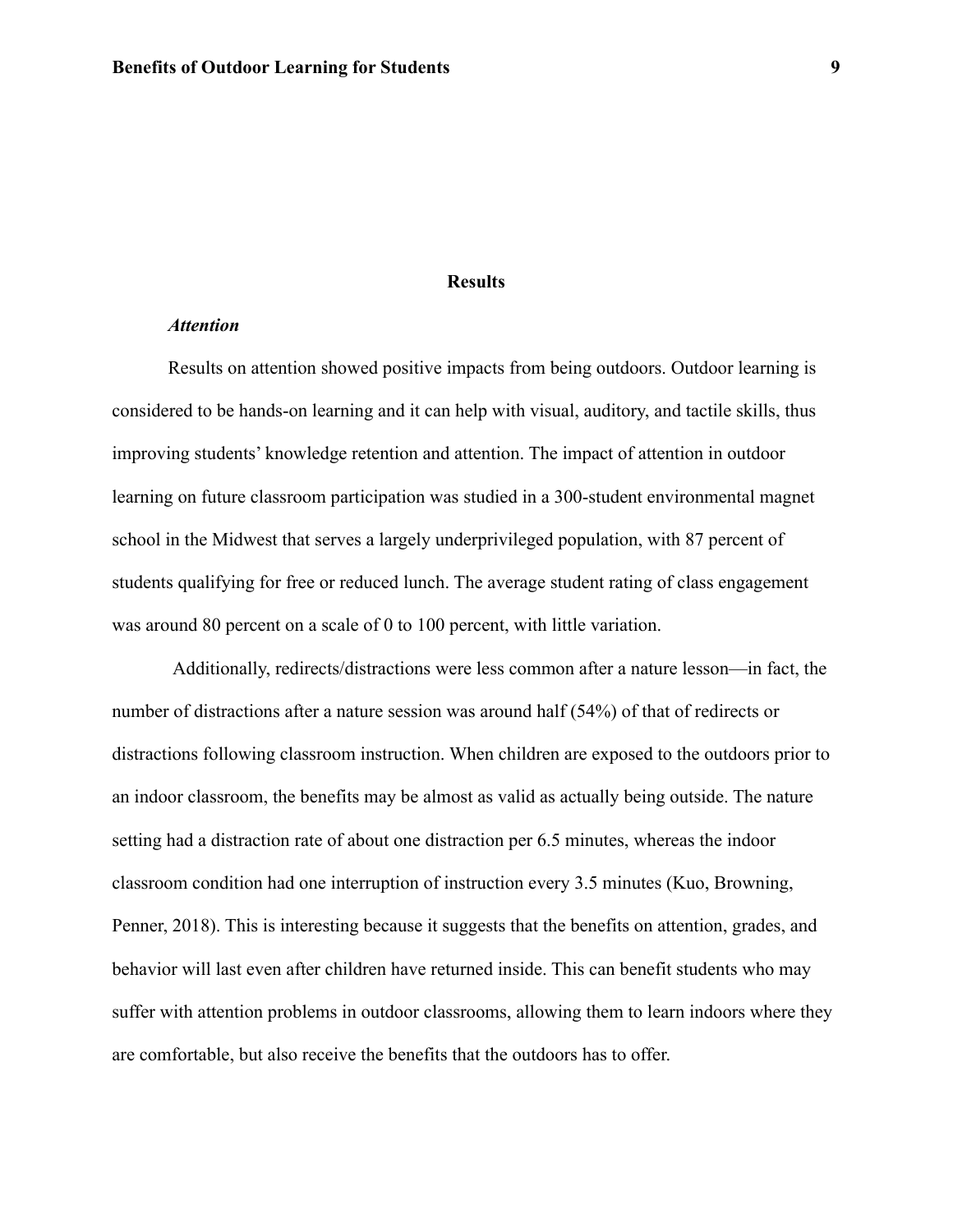# *Grades*

The impact of attention in outdoor learning on future classroom participation was studied in a 300-student environmental magnet school in the Midwest that serves a largely underprivileged population, with 87 percent of students qualifying for free or reduced lunch. The average student rating of class engagement was around 80 percent on a scale of 0 to 100 percent, with little variation. Increased standardized test scores, improved attitude toward school, improved in-school behavior, higher attendance, and overall improved student accomplishment have all been documented when students learn in and about nature, according to research. (Kuo, Browning, Penner, 2018).Another study with 255 students spread over four primary schools held an outdoor education program implemented for one set of kids, with a control group serving as a comparison. Children who attended outdoor school improved their test results by 27%, according to the study. Additionally, in the areas of self-esteem, conflict resolution, peer relationships, problem-solving, willingness to study, and classroom behavior, students who participated in the program obtained much higher scores than those who did not. (Stable Copmany, 2017). Furthermore, outdoor education efficiently utilizes a wider variety of intelligence in children. Many researchers attribute the improvement in performance to the greater relevance and hands-on experience that comes with learning outside (Bell, & Dyment 2006).

### **Health & Stress**

Significant levels of ongoing stress—"toxic stress," can dramatically affect young people's brains. Nature exposure has immediate, positive benefits on attention and stress, and is likely to boost motivation as well. Self-discipline and impulse control has been demonstrated to improve when people spend more time in nature (e.g., Faber Taylor et al., 2002; van den Berg and van den Berg, 2011). When children are subjected to frequent, continuing stressors during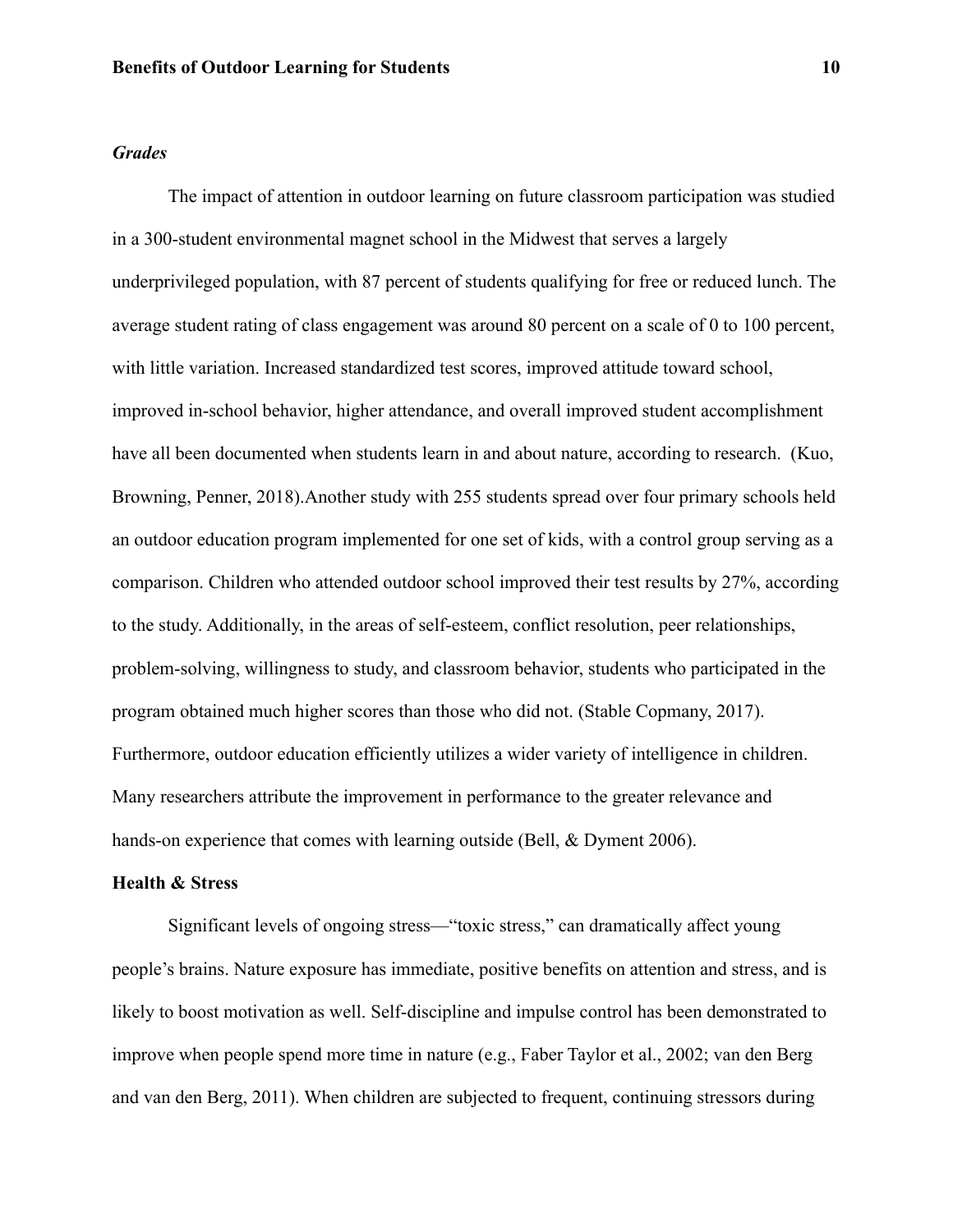their first few years of life, when their brains are still developing, the effects can be long-lasting, even leading to changes in the brain's structure and the body's ability to control stress McEwen, (2011). High levels of the stress hormone cortisol may be poured into children who have been neglected or who are dealing with a parent's mental illness. Their cortisol levels will remain elevated unless they have supportive caregivers who can address their needs and assist them to manage their emotions. This can lead to problems with executive functioning and decision-making, scholastic difficulties, and behavioral disorders, as well as a greater incidence of health conditions including heart disease and depression in adulthood. Multiple research with children has linked exposure to nature to lower levels of both self-reported and physiological indicators of stress (Bell and Dyment, 2008; Chawla, 2015; Wiens et al., 2016). Furthermore, students who spent one day a week learning in a forest setting had healthier control of the stress hormone cortisol than a control group who did not undergo outdoor learning.

#### **ADHD/ADD**

Additionally, my research studies whether or not outdoor environmental impacts would positively impact students with learning disorders such as ADHD/ADD. My research found that chronic nature exposure significantly reduced ADHD symptoms over time such as tension and anxiety. STATS. Over the years, there has been a global increase in the diagnosis of behavioral disorders, including ADHD (Conrad & Bergey, 2014). Traditional classrooms have suited some children however it alienates others, leading to disruptive behavior, tardiness, distractions, ect. The natural environment has been proven to improve children's behavior and attention while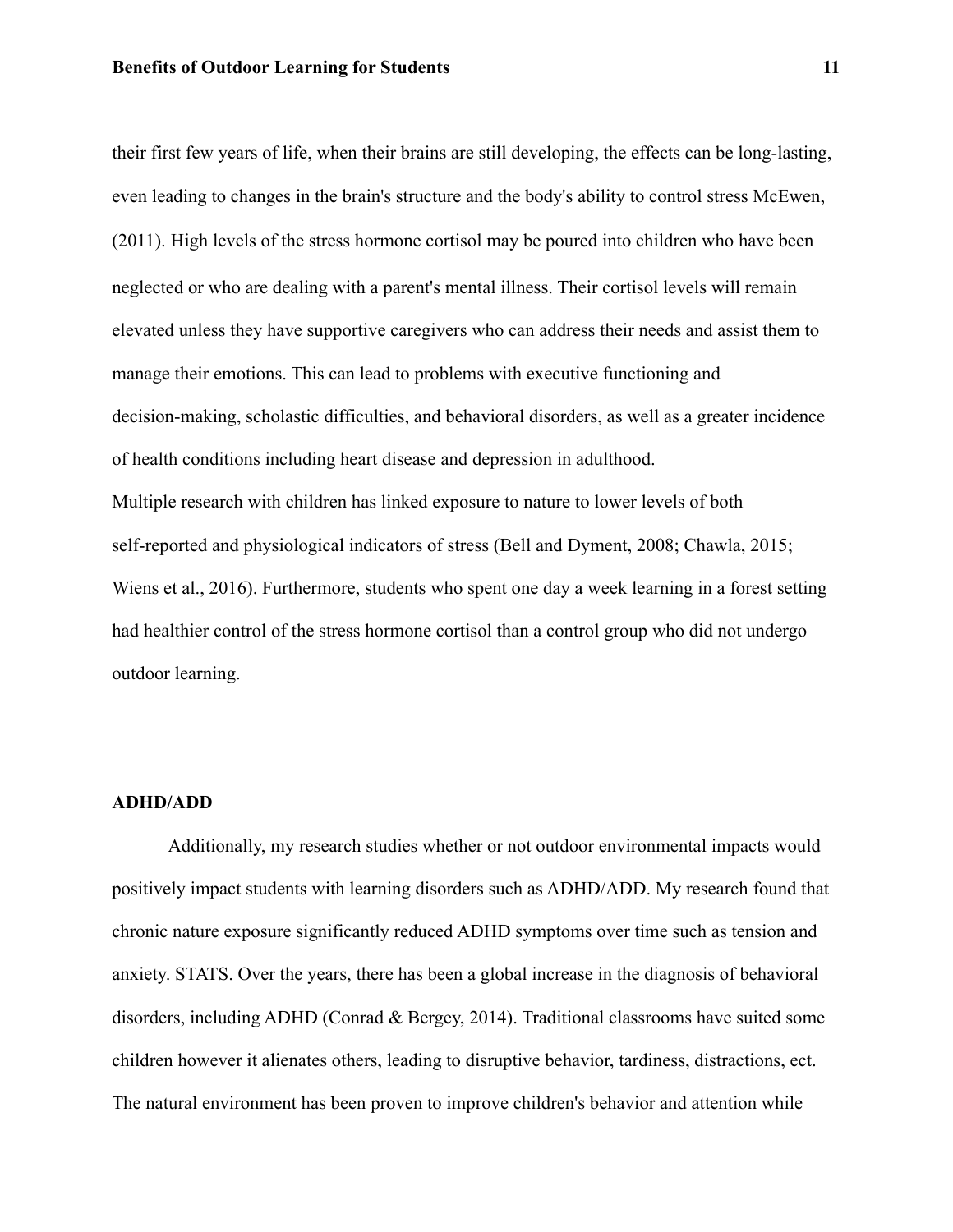allowing the student to feel calmer. Children and teens between the ages of five and 18 exhibited a significant reduction in ADHD symptoms after being exposed to nature, according to a study published in Applied Psychology: Health and Well-Being. Subjects in this study had reduced tension, and anxiety, and were better able to follow directions, regardless of their age, gender, location, or intensity of symptoms. In addition, the study found that the long-term impacts of "chronic nature exposure" decreased ADHD symptoms and improved school performance significantly.Other Neurotypical students have had improvements in mental health and emotional regulation after spending time outdoors. This increase in mental health stability could cause students to be better behaved, stay focused, and have a better ability to return to school each day (Gill 2014).

The University of Illinois found a natural setting can reduce attention deficit symptoms in children (Barlow, 2004). 400 students with ADHD and ADD across the United States and from different backgrounds were assessed if "green time" has a significant impact on their symptoms. "Results showed "classroom-based physical activity had a positive effect on improving on-task and reducing off-task classroom behavior (standardized mean difference = 0.60.

(Kuo, Browning, Penner, 2001).

 $F(1, 651) = 4.61$ , p 0.05, was shown to be a significant condition x gender interaction effect. The source of this interaction appears to be boys' comparatively high on-task behavior ratings following the outdoor play treatment, compared to girls.

It also led to improvements in academic achievement when a progress monitoring tool was used (standardized mean difference  $= 1.03$ . However, no effect was found for cognitive functions (standardized mean difference  $= 0.33$  or physical activity (standardized mean difference  $= 0.40$ .")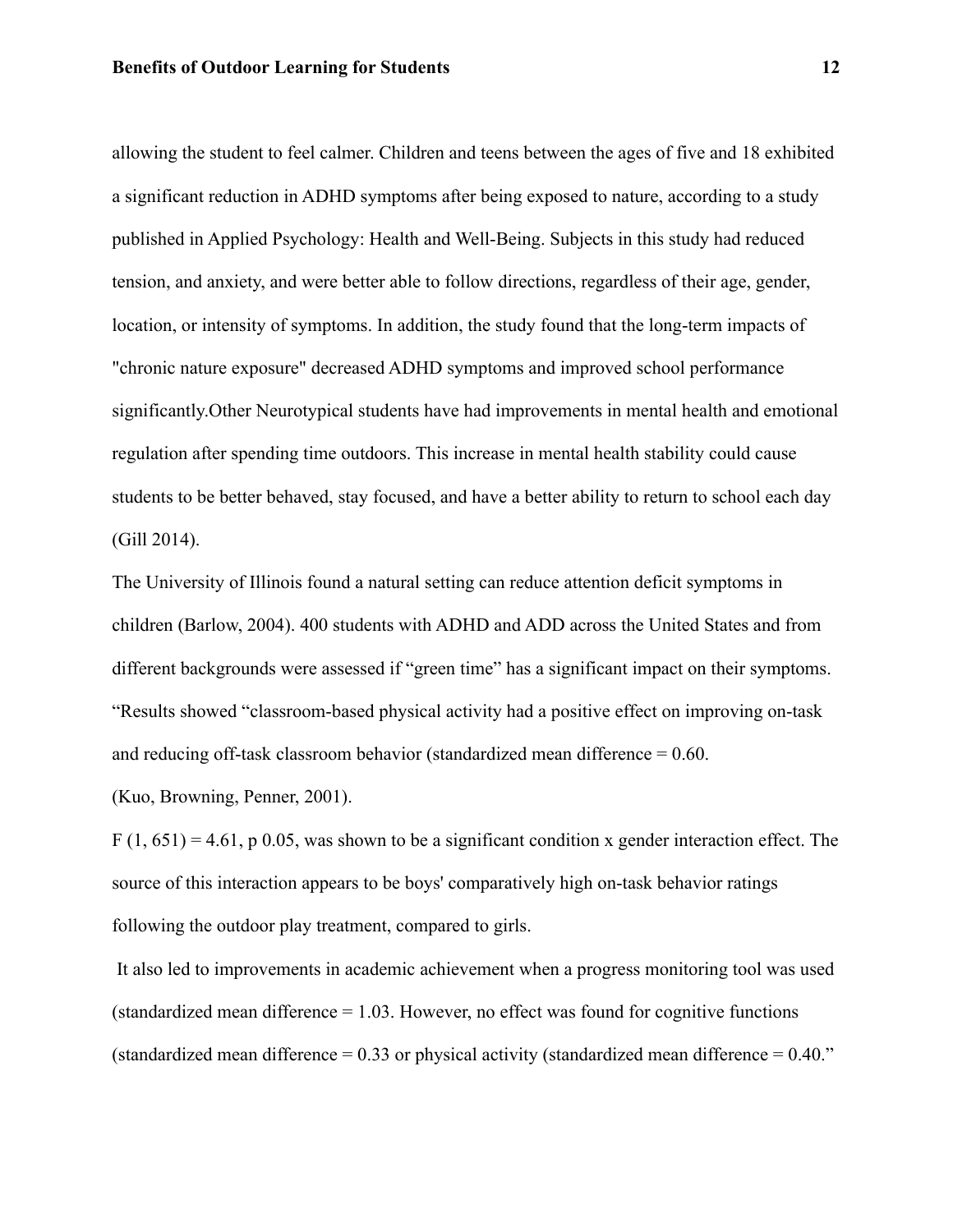(Watson, Timperio, Brown, 2017). Outdoor classrooms are good for de-stressing students and keeping them engaged and consistently coming to class. Additionally, The majority of students prefer outdoor classrooms as opposed to indoor classrooms. Students also reported preferences in their classrooms, for example, the most common preference was access to options in the classroom. Having access to different options in the classroom can allow for creativity and growth in students' social skills, tactile skills, auditory skills, creativity skills, and more.

# **Social Skills**

This form of play is also a great way for kids to learn how to deal with risk-taking in a social setting and to develop a sense of self. It teaches kids how to make social judgments for themselves, build confidence, and recognize their own talents and capabilities.

Interaction with peers is an essential aspect of a child's growth. Outdoor learning can encourage collaboration and cooperation, teach kids how to get along with others, and show that everyone has something significant to offer. It is also helping kids connect with their outgroups, teaching them acceptance of all people. According to Kahn (1997), infants can acquire empathy for both nature and humans, and empathy in one area can extend to another. This theory proposes that when children display prosocial actions like care and empathy toward animals and plants, their comprehension of people's viewpoints, needs, and feelings might improve as well. When kids can envision themselves in the shoes of a friend, their perspective-taking skills may become generalized, allowing them to grasp concepts with more ease. When students are learning outside, it reduces the need for confrontation in students and highlights helpfulness and independence (Khan, Bell, 2020). Outdoor play at this age can also give chances for role-playing, which fosters imagination and improves empathy. Children can play out the roles of people or animals they have seen or read about in books or on television. This type of inquiry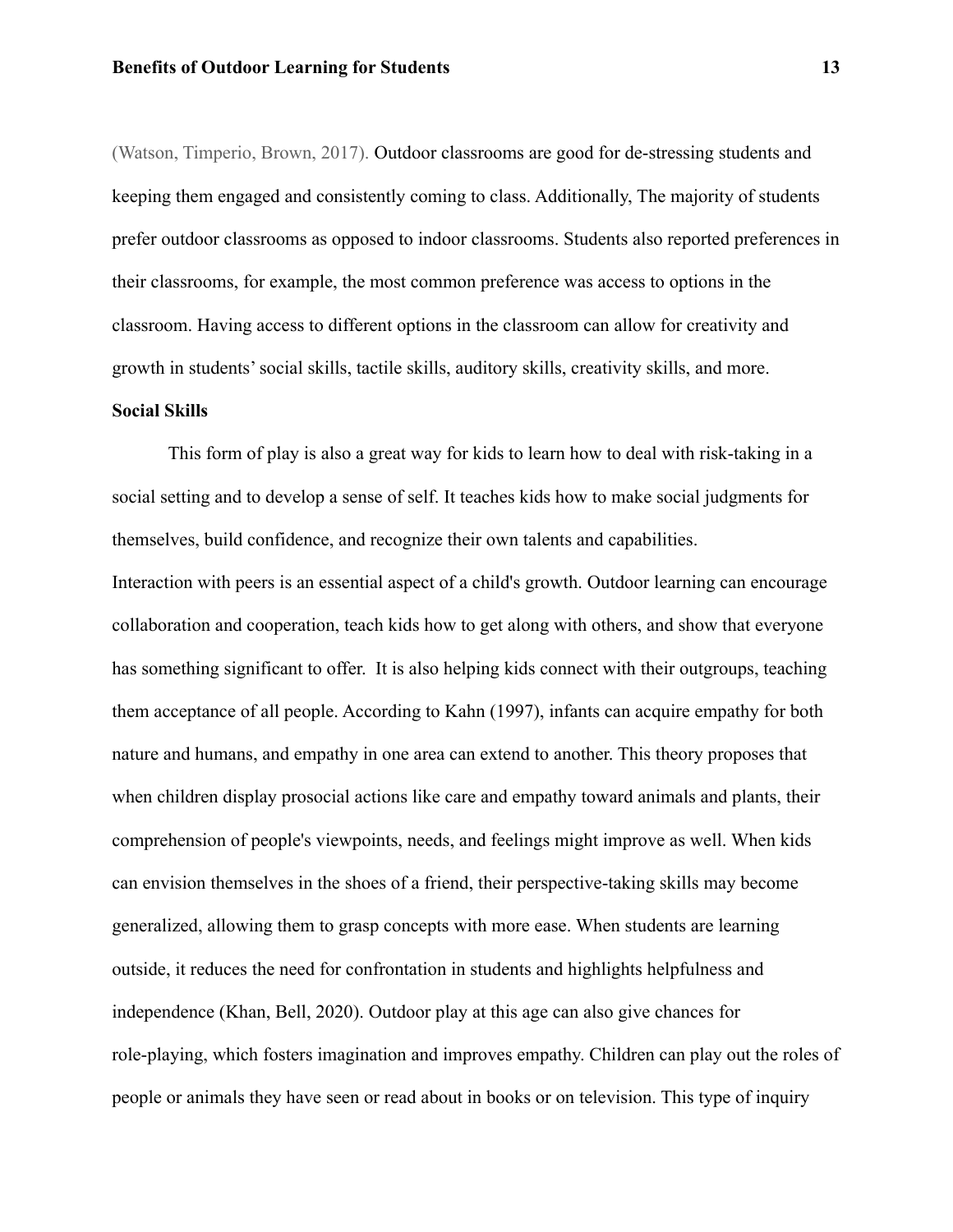boosts their creativity while also improving their emotional awareness and intellect. Unstructured or rather loosely structured outdoor play is known to be the best. This is also known as free play. This implies that students are encouraged to come up with their own ideas for what they want to accomplish, allowing their imaginations to run wild. It is frequently played with more than two people and enables youngsters to utilize their social skills while determining how to play together. "When kids advance to older grades, they are forced to sit at a desk, learn about topics that don't necessarily interest them, and then take multiple-choice tests that almost pigeon-hole them into a predetermined way of thinking" (Stein, 2017). Mutual play among peers promotes perspective-taking and empathy for others, which serve as a foundation for building and keeping friendships throughout a child's life (Brown, 2009). Children, in particular, acquire information experientially, via play, experimentation, exploration, and discovery, according to studies on how young people learn.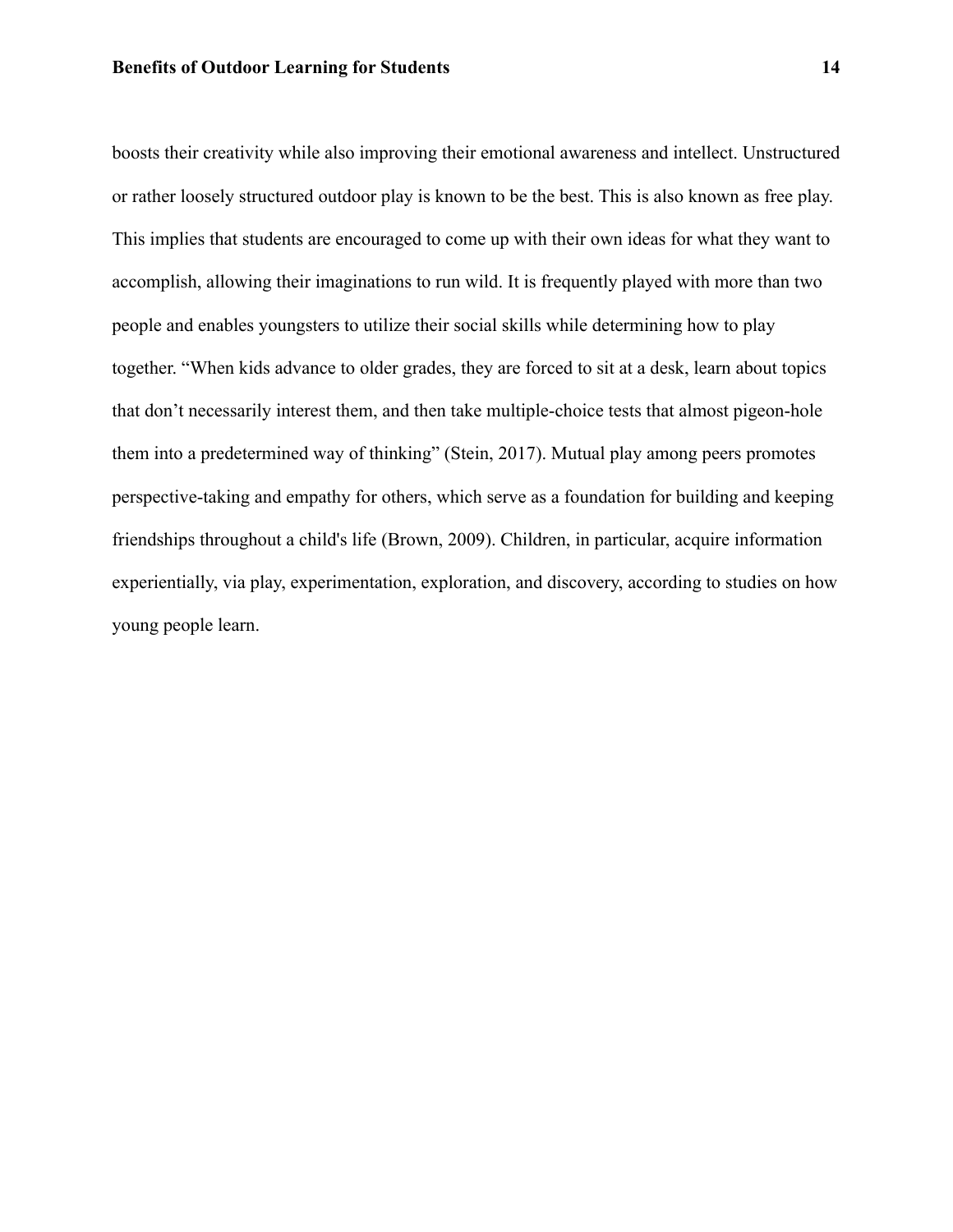# **Discussion**

# **Figure 1.**

My attention is more focused during my outdoor classes than in my indoor classrooms 57 responses



This question asks students if their attention is more focused in outdoor classrooms than indoor classrooms. Over half of the students agreed. 35% agreed and 21.1% strongly agreed. Only 6/57 people disagreed and 2 strongly disagreed.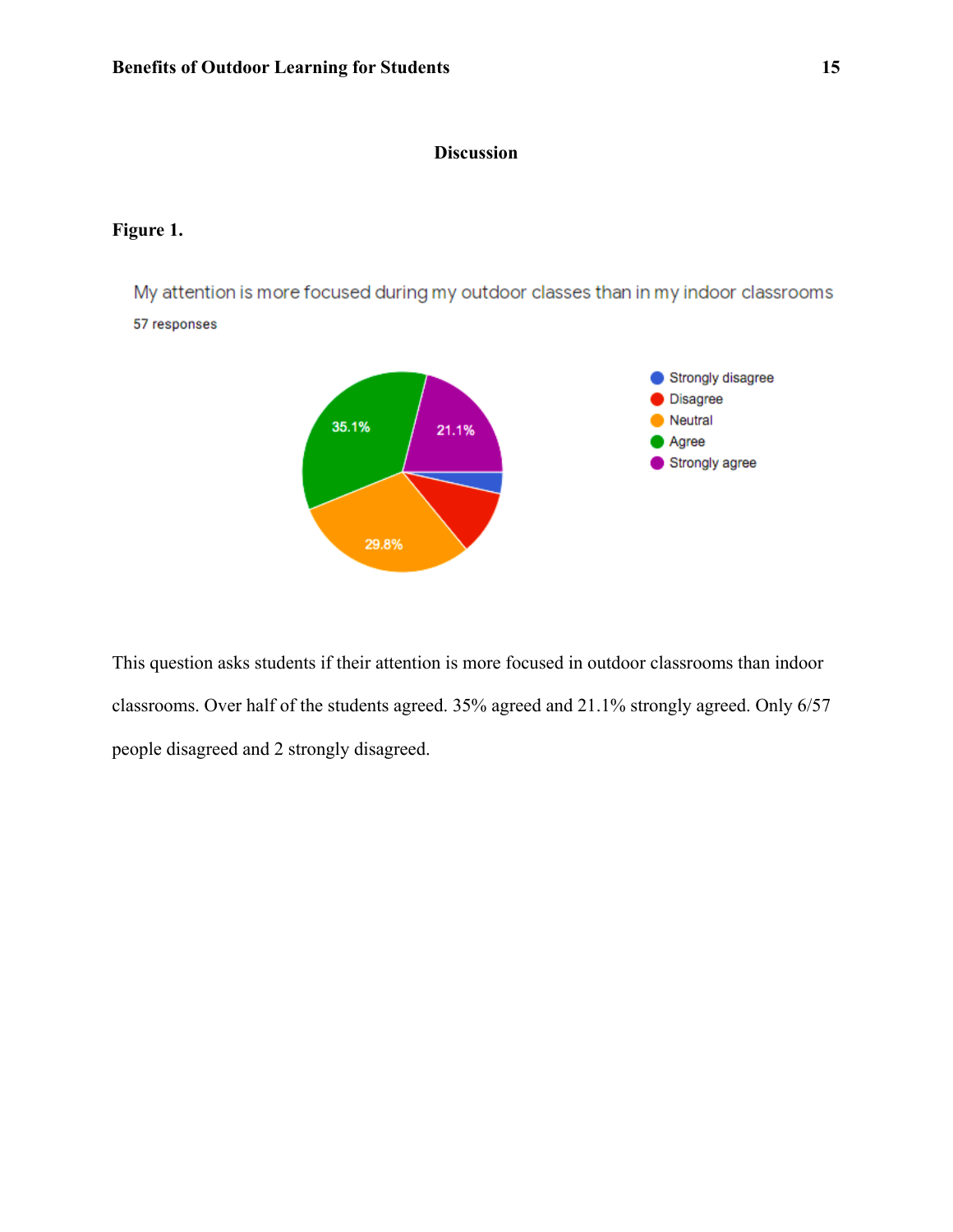# **Figure 2.**

My attention is more focused in my indoor classrooms than in my outdoor classrooms 57 responses



This question asks students think their attention is more focused during indoor classrooms than outdoor classrooms. This question was similar to the question and Figure 1. The reason for this was to compare the data between the two questions for more valid answers. About 40% disagreed and 35% were neutral; only 21% thought that indoor classrooms help their attention more than outdoor classrooms. When comparing these two questions, it seems as though many people's opinions remained consistent throughout the differently phrased questions. I also asked students open-ended questions to get some qualitative data. I asked students a vague questions and provided a place for students to discuss their opinions on outdoor classrooms/learning. A total of 38 students responded. Many of the responses from students described high satisfaction with outdoor classrooms. A majority of responses said they want more or they love them. Some more interesting responses were that it takes commitment to keep the outer classrooms in good condition. Some students mentioned wanting better-designed outdoor classrooms on campus like the one behind Cantwell. Additionally, the weather here at Paul Smiths is unpredictable at times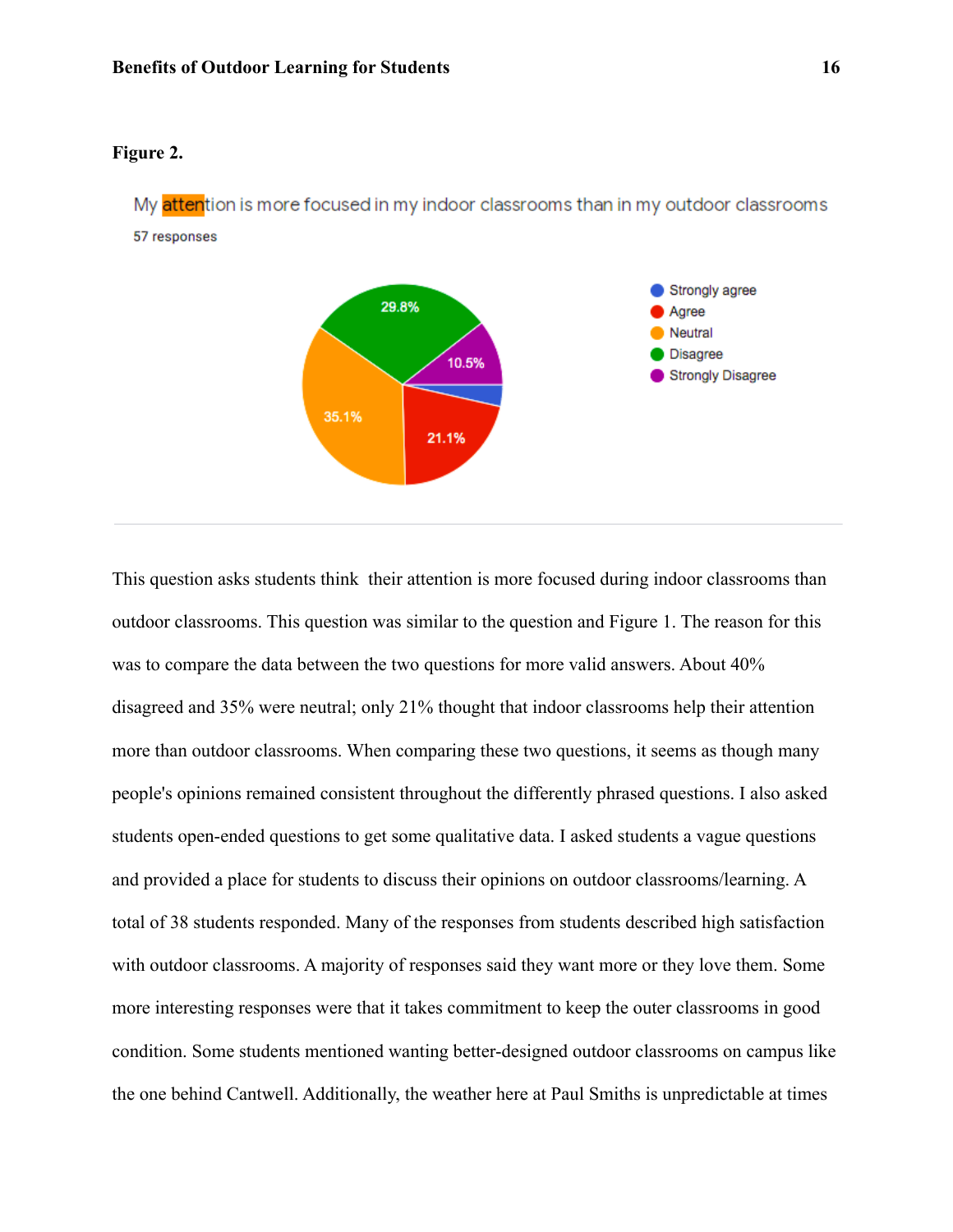and often harsh, leading to a lack of use and maintenance of outdoor classrooms. One student reported the outdoors being distracted because of their ADHD however an ideal circumstance would be when they are outside and able to focus. Others said depending on the subject or class they enjoy outdoor classrooms, for example, art or lab. Many students like the idea of having an outdoor classroom as they think it's a good learning tool. Many students reported wanting more classrooms like the one behind Cantwell. An ideal outdoor space would often have a range of items for children to utilize, such as huts, outdoor furniture, or water features. By infusing ids imaginations into learning how to utilize these resources, it encourages kids to play more creatively. This can also help teach kids to learn about risk-taking and problem-solving while still having fun.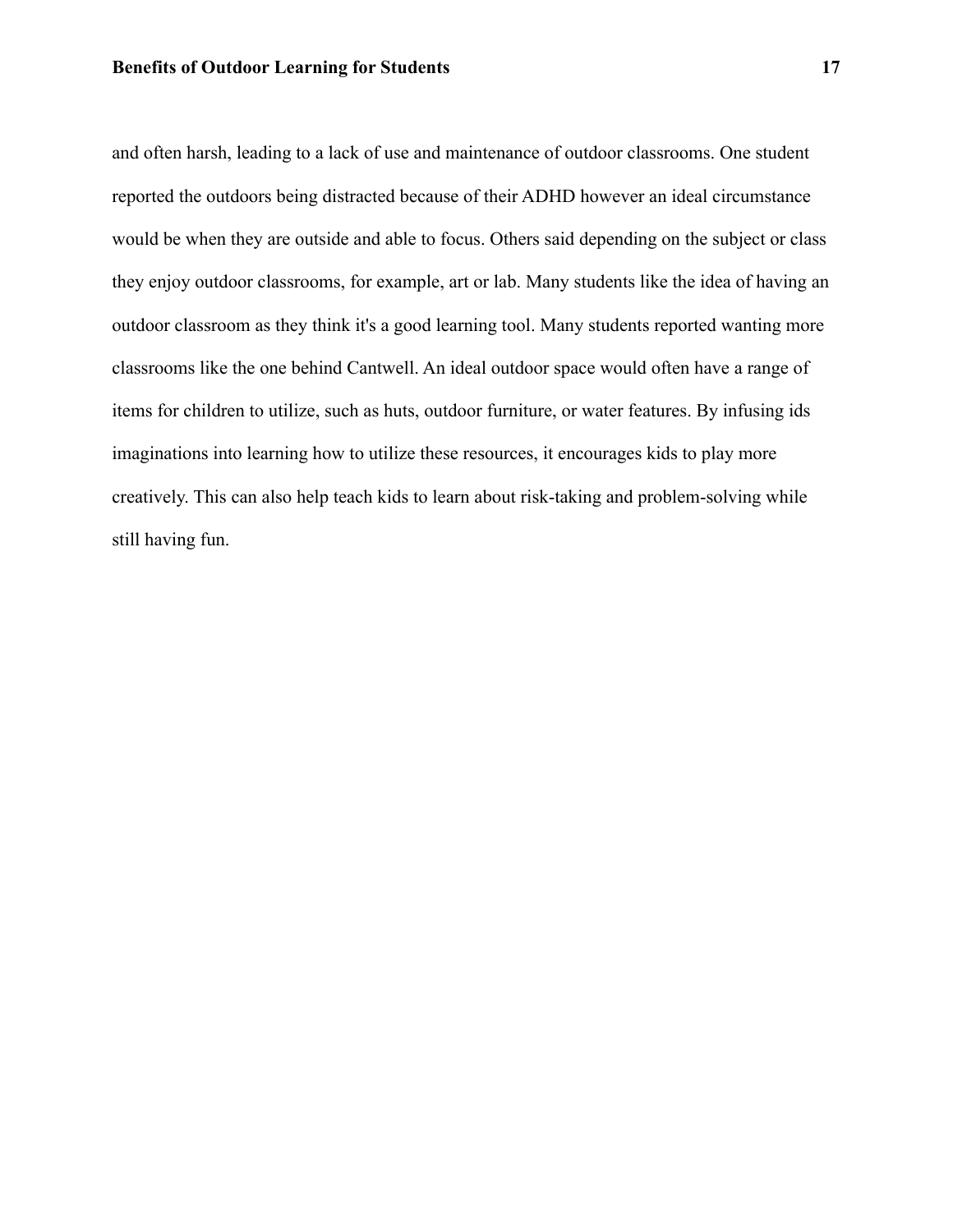# **Figure 3.**

I feel happy when I find out I'm going outside for class

58 responses



# **Implications**

Initially, there were problems with my first survey, as I was having software issues. I eventually decided to switch to using Google forms where I created a new survey and added additional questions. The survey was given out to students and teachers at Paul Smiths College who have had experience in outdoor classrooms.

# **Appendix:**

I am…

- a. Freshmen
- b. Sophmore
- c. Junior
- d. Senior
- e. Other
- f. Teacher

I believe the outdoors has many benefits and I try to be out in nature every day

- a. Strongly Disagree
- b. Disagree
- c. Neutral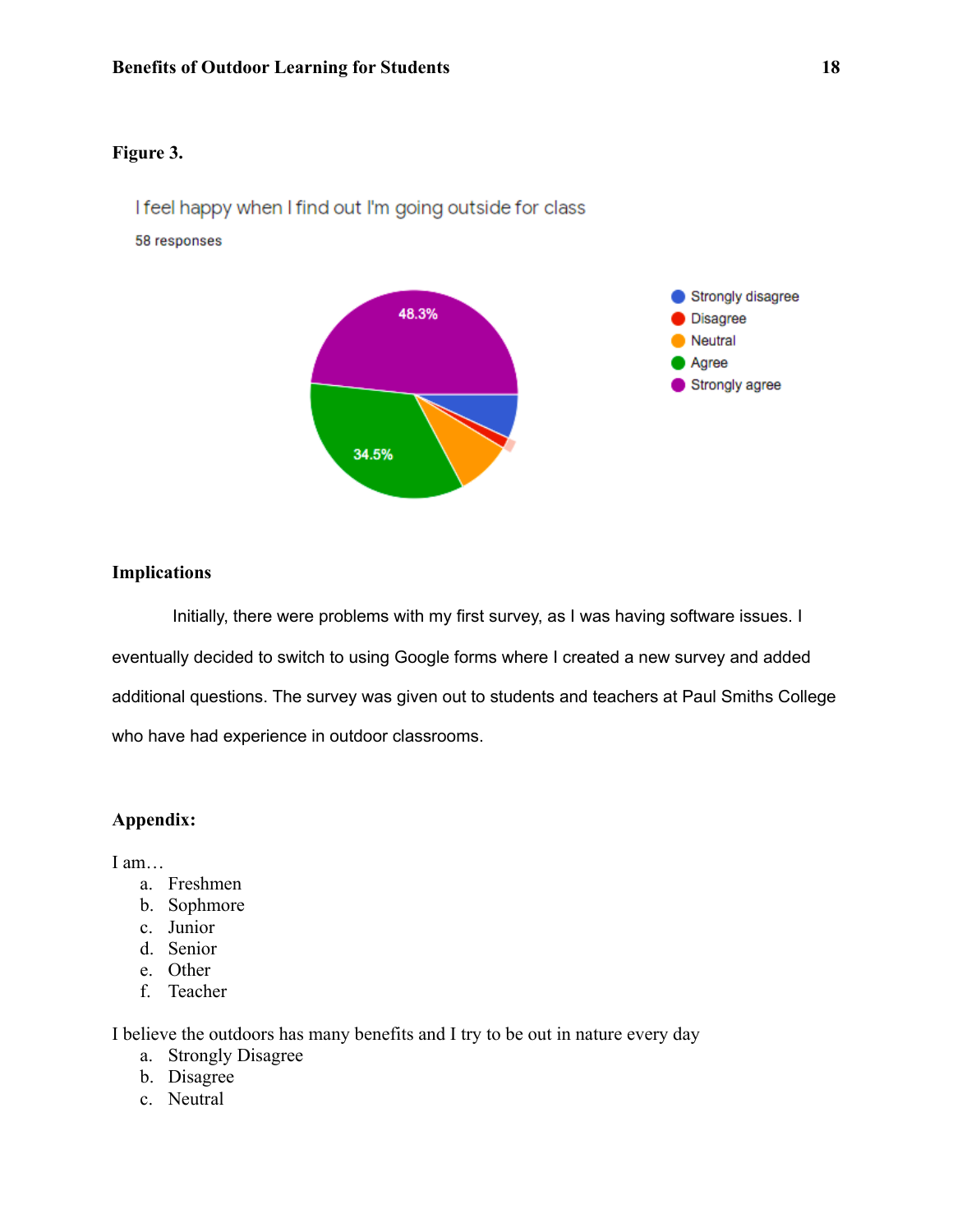- d. Agree
- e. Strongly Agree

I have taken an outdoor-based class in the past

- a. Yes
- b. No

I have taken an outdoor-based class this semester

- a. Yes
- b. No

Describe your satisfaction with outdoor classrooms

- a. Very satisfied
- b. Satisfied
- c. Neutral
- d. Dissatisfied
- e. Very dissatisfied

I feel happy when I find out I'm going outside for class.

- a. Strongly Disagree
- b. Strongly disagree
- c. Disagree
- d. Neutral
- e. Agree
- f. Strongly Agree

Outdoor classrooms help me stay focused.

- a. Strongly Disagree
- b. Disagree
- c. Neutral
- d. Agree
- e. Strongly Agree

Describe your satisfaction with indoor classrooms. Very satisfied

- a. Satisfied
- b. Neutral
- c. Dissatisfied
- d. Very dissatisfied

Outdoor classrooms help me stay focused more than an indoor class.

- a. Strongly Disagree
- b. Disagree
- c. Neutral
- d. Agree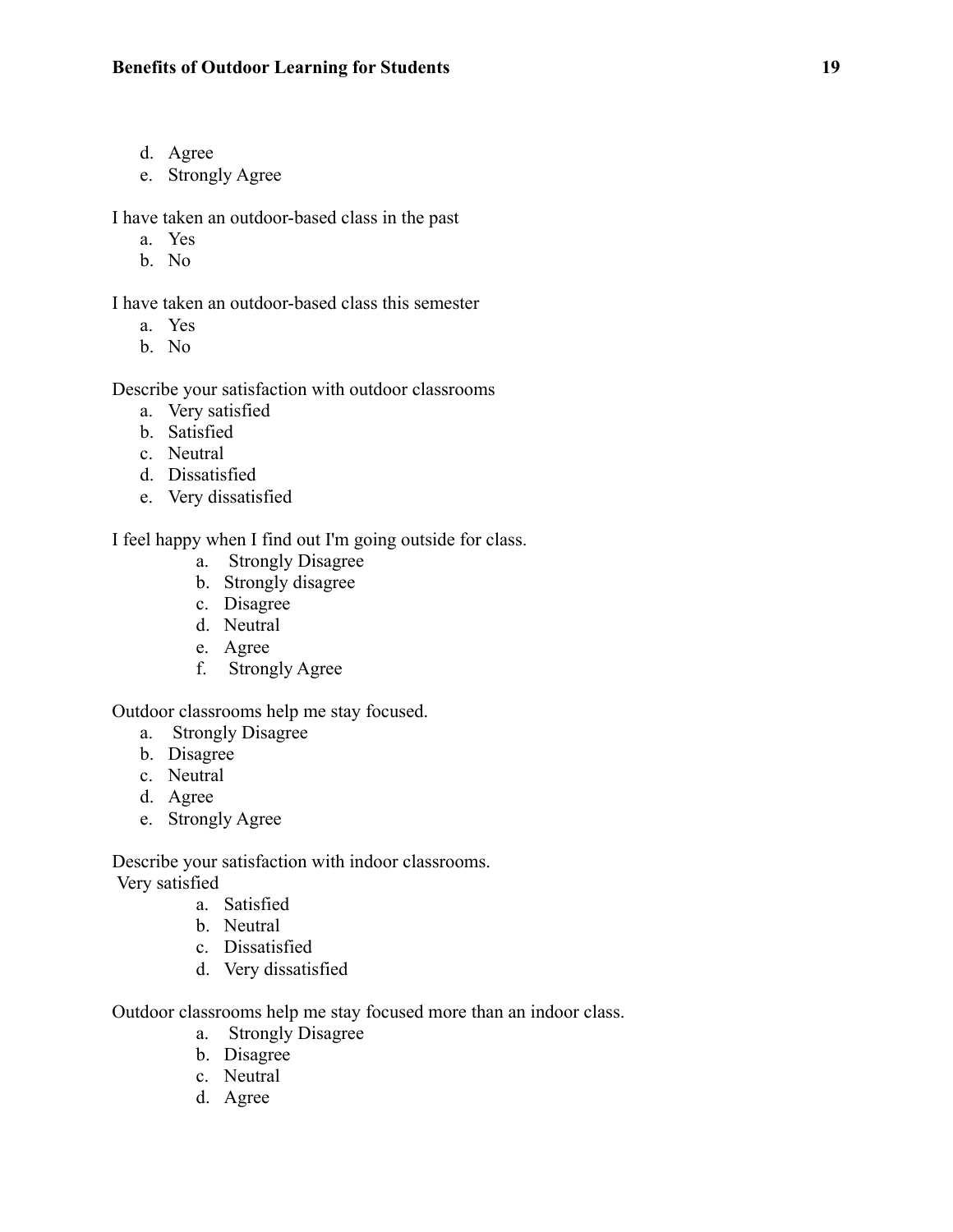e. Strongly Agree

The benefits outweigh the cons in indoor classrooms

- a. Strongly Disagree
- b. Disagree
- c. Neutral
- d. Agree
- e. Strongly Agree

My attention is more focused during my outdoor classes than in my indoor classrooms

- a. Strongly Disagree
- b. Disagree
- c. Neutral
- d. Agree
- e. Strongly Agree

# I think I enjoy outdoor classrooms more than my peers

Strongly Disagree Disagree **Neutral** Agree Strongly Agree

I think I enjoy outdoor classrooms less than my peers

Strongly Disagree Disagree Neutral Agree Strongly Agree

My attention is more focused in my indoor classrooms than in my outdoor classrooms Strongly Disagree

Disagree **Neutral** Agree Strongly Agree

I feel more creative when I'm outside Strongly Disagree Disagree **Neutral** Agree Strongly Agree

I feel that outdoor learning fits my personal learning style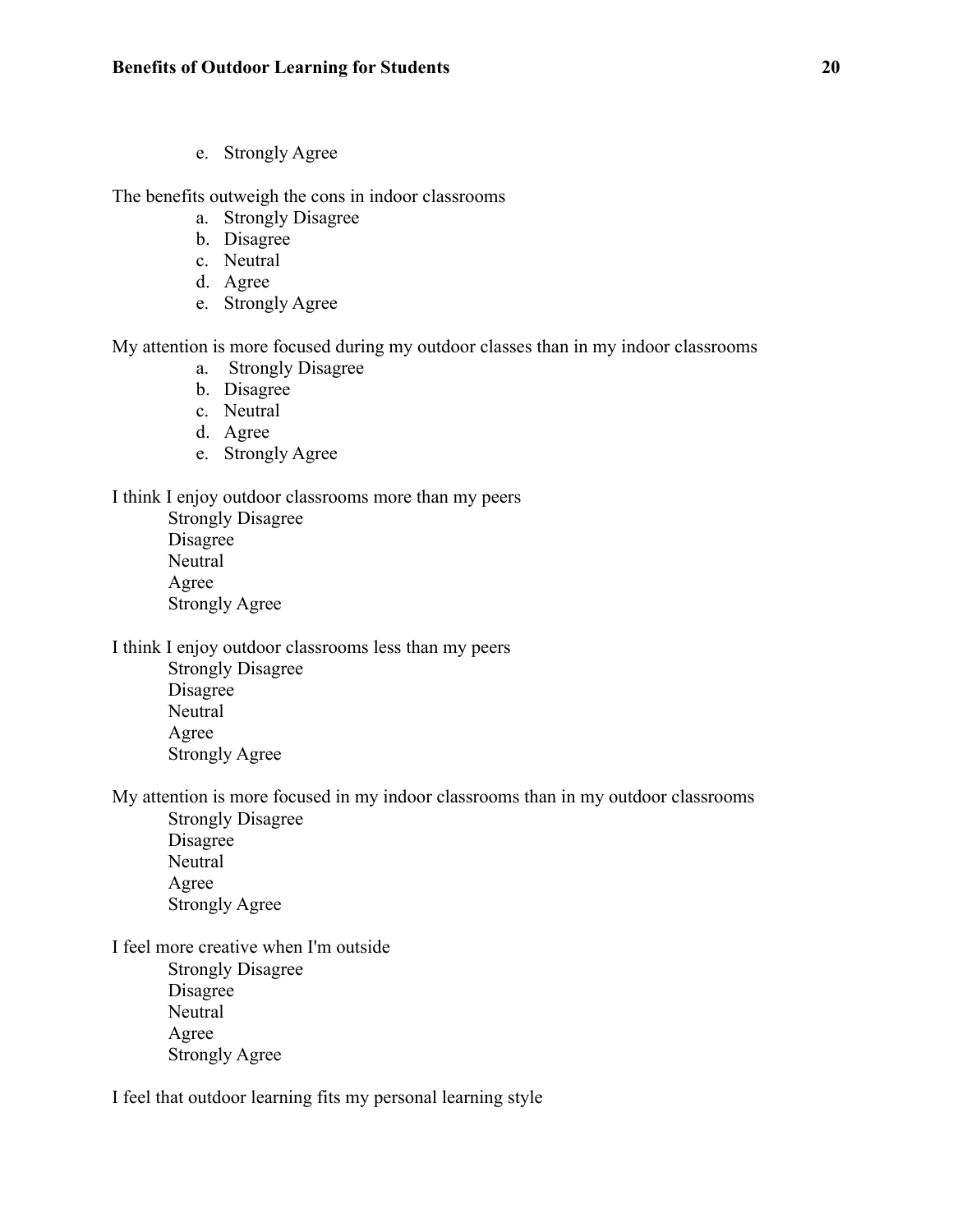Strongly Disagree Disagree Neutral Agree Strongly Agree

*Open-Ended:* Describe your stance on outdoor classrooms.

# **Conclusion**

Overall, there is a magnitude of benefits for having more classroom settings outdoor, these are just some of the most researched topics. More research should go into the differences between learning outdoors vs. outdoor classrooms and if there is any association between differences in attention, behavior, etc. On the other hand, most of the research remained consistent throughout different sources stating that outdoor learning is beneficial for students' basic skills and academic success. With the most promising positive result being behavior, social skills, and letter grade. Outdoor learning has been proven to significantly support children's wellness and should become a key part of children's schools. With many participants in high demand for outdoor learning, it seems to be a perfect time to incorporate an outdoor classroom onto our Campus.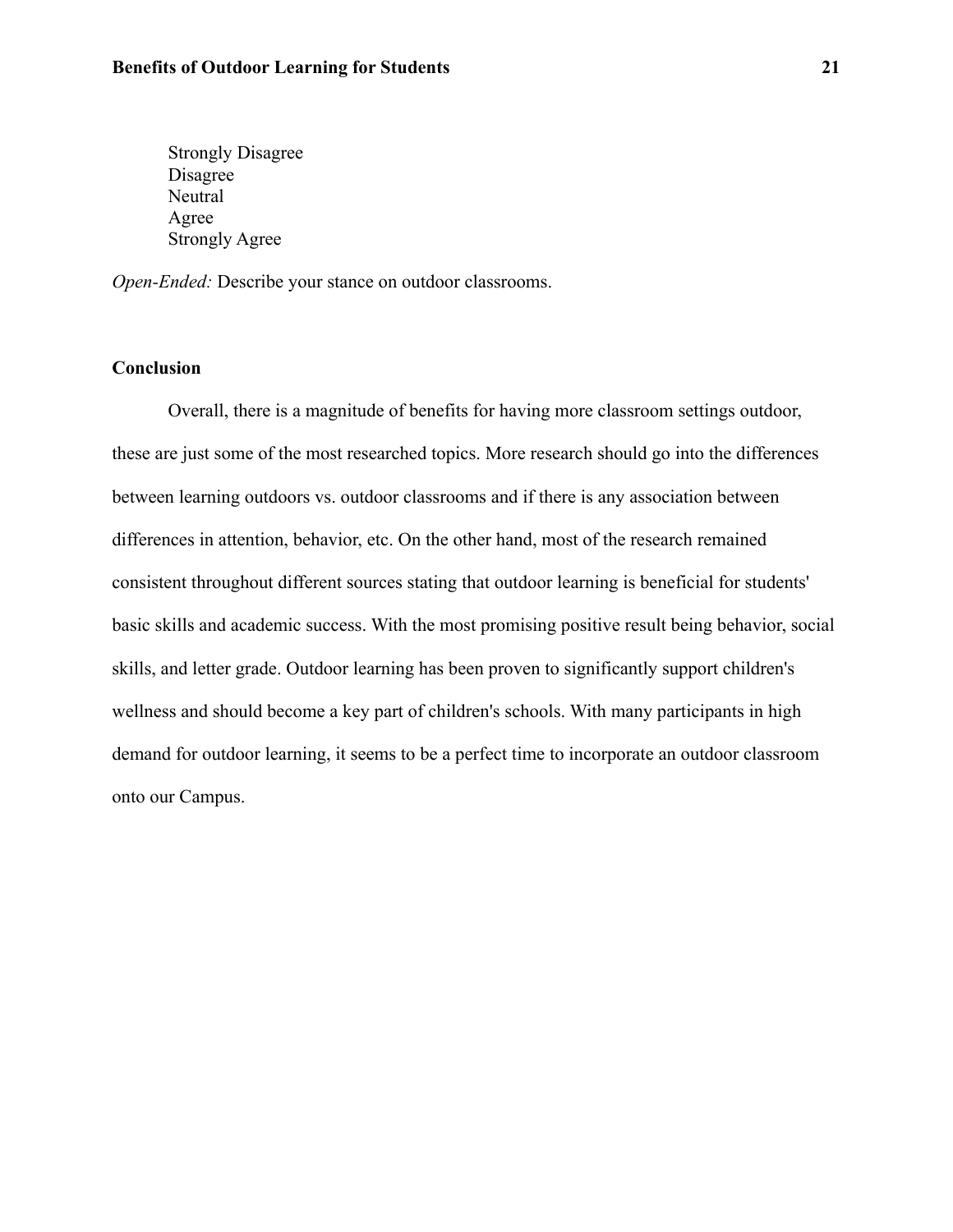# *References*

Bauld, A. (2021). *Make outdoor learning your plan A*. Harvard Graduate School of Education. Retrieved May 1, 2022, from https://www.gse.harvard.edu/news/uk/21/08/make-outdoor-learning-your-plan#:~:text=%E 2%80%9CA%20century%20ago%2C%20schools%20around,four%20environmental%20e ducation%20organizations%20involved

Centers for Disease Control and Prevention. (2022, March 4). *Data and statistics on children's Mental Health*. Centers for Disease Control and Prevention. Retrieved May 1, 2022, from https://www.cdc.gov/childrensmentalhealth/data.html

Dennis, S., Kiewra, C., & Wells, A. (2019, September). *Natural Outdoor Classrooms: A national survey - dimensions foundation*. Retrieved May 1, 2022, from https://dimensionsfoundation.org/wp-content/uploads/2019/11/NaturalOutdoorClassrooms FinalReport Sept2019.pdf

*Effect of classroom-based physical activity ... - Springer*. (2017). Retrieved February 11, 2022, from https://link.springer.com/content/pdf/10.1186%2Fs12966-017-0569-9.pdf

Gareth Barber. (2019, April 9). *8 proven benefits of outdoor learning for school children*. The Stable Company. Retrieved May 1, 2022, from https://www.thestablecompany.com/blog/8-proven-benefits-of-outdoor-learning-for-schoolchildren

Khan, M., McGeown, S., & Bell, S. (2020). Can an Outdoor Learning Environment Improve Children's Academic Attainment? A Quasi-Experimental Mixed Methods Study in Bangladesh. Environment and Behavior, 52(10), 1079–1104. https://doi.org/10.1177/0013916519860868

*Kuo 2018 nature boost to engagement - vegetable project*. (n.d.). Retrieved May 1, 2022, from

https://vegetableproject.org/wp-content/uploads/2018/01/Kuo-2018-nature-boost-to-engage ment.pdf

Kuo, F. E., & Taylor, A. F. (2004, September). *A potential natural treatment for attention-deficit/hyperactivity disorder: Evidence from a national study*. American journal of public health. Retrieved May 1, 2022, from https://www.ncbi.nlm.nih.gov/pmc/articles/PMC1448497/

Kuo, M., Browning, M. H. E. M., & Penner, M. L. (2001, January 1). *Do lessons in nature boost subsequent classroom engagement? refueling students in flight*. Frontiers. Retrieved May 1, 2022, from https://www.frontiersin.org/articles/10.3389/fpsyg.2017.02253/full